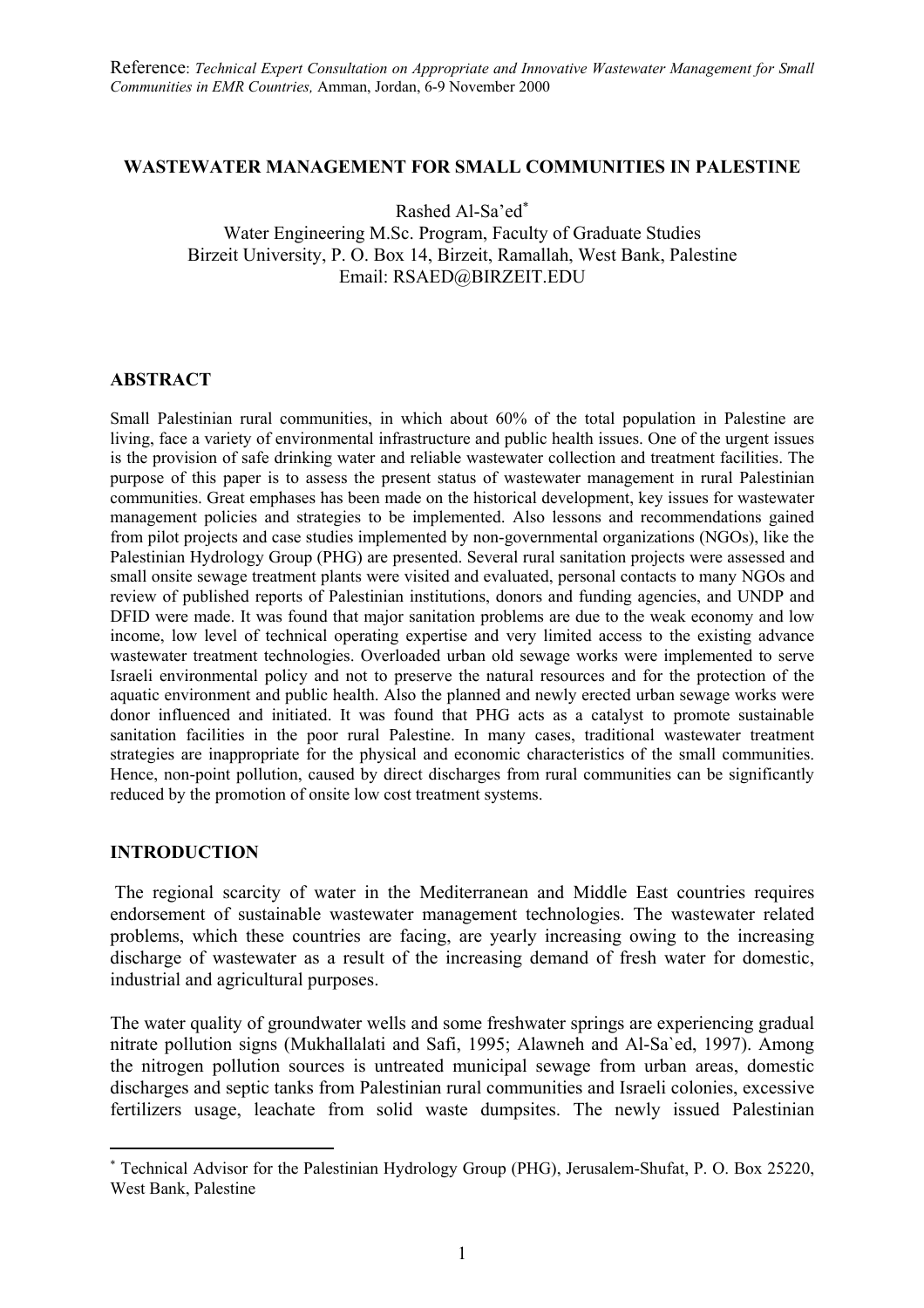Environmental Law aiming at the improvement of aquatic environment imposes stringent penalties for polluters. However, regulations for effluent quality standards for sewage works, industrial discharges, and wastewater and biosolids reuses are still missing (PNA, 1999).

At present, about 24% of the total population in Palestine is served by a central public urban sewer system, and less than 5% of the municipal sewage collected is subjected to partial treatment in the existing overloaded municipal sewage works. About 73% of the households in the West Bank have cesspit sanitation and almost 3% without any sanitation system (MOPIC 1998; Abu Madi, 2000). In sparsely populated Palestinian poor rural and semi-urban communities, which form about 60% of the total population in the West Bank, few small sewage treatment plants were installed for the protection of aquatic environment.

Several attempts and reports were made to develop wastewater management strategies for the Palestinian urban areas (Gerheart *et al.,* 1994; Nashashibi, 1995; PWA, 1998), however strategic planning for wastewater management for rural communities are still lacking. Beside applied research studies a number of biological treatment systems for small rural communities were introduced and installed (Mustafa, 1996; PHG, 1999; PARC, 1999; Zimmo *et al.,* 1999). Most of the rural sewage treatment plants, installed to serve less than 1000 inhabitants, use the attached growth (trickling filters) and natural treatment processes preceded by septic tanks. Until now rural small sewage treatment plants showed good removal rates for organic matter and suspended solids but are poor in nitrogen removal (Al-Sa`ed and Zimmo, 2000).

This paper presents and discusses the results of a field study, which is based on review and evaluation of published data, personal interviews, data collection from NGOs and donor agencies, on present status of wastewater management in Palestinian rural communities. Also the experience and problems gained with the existing small sewage treatment plants will be presented and conclusion and recommendations will be made.

# **PRESENT STATUS OF WASTEWATER MANAGEMENT**

# **URBAN SANITATION**

Wastewater management in Palestine has been a neglected issue over the past years. No comprehensive data on wastewater characteristics and amounts discharged are yet available. The effectiveness of the existing urban sewage collection and treatment facilities is usually constrained by limited capacity, poor maintenance, process malfunction, poor maintenance practices, and lack of experienced or properly trained staff. Raw or partially treated wastewater is discharged into the wadis where it is used for irrigation purposes (MOPIC, 1998; Al-Sa`ed, 2000).

The governmental national water institutions are under-funded and have a weak technical staff; hence, the laws and regulations are difficult to enforce. Without permits, illegal connections to the sewer system are made, since municipalities do not have any executive power. The financial and economic analysis form the conceptual plan for urban sanitation in Ramallah District has indicated that about \$165 million should be invested to construct the sewerage facilities in the coming 20 years. In the next 10 years all planned 10 sewage works to serve about 550.000 inhabitants, while more than 20% of the rural areas will still lack central sewage treatment facilities (Plancenter Ltd., 1997). However, practical experience gained from recently implemented urban sewage projects, indicated that about 10 years of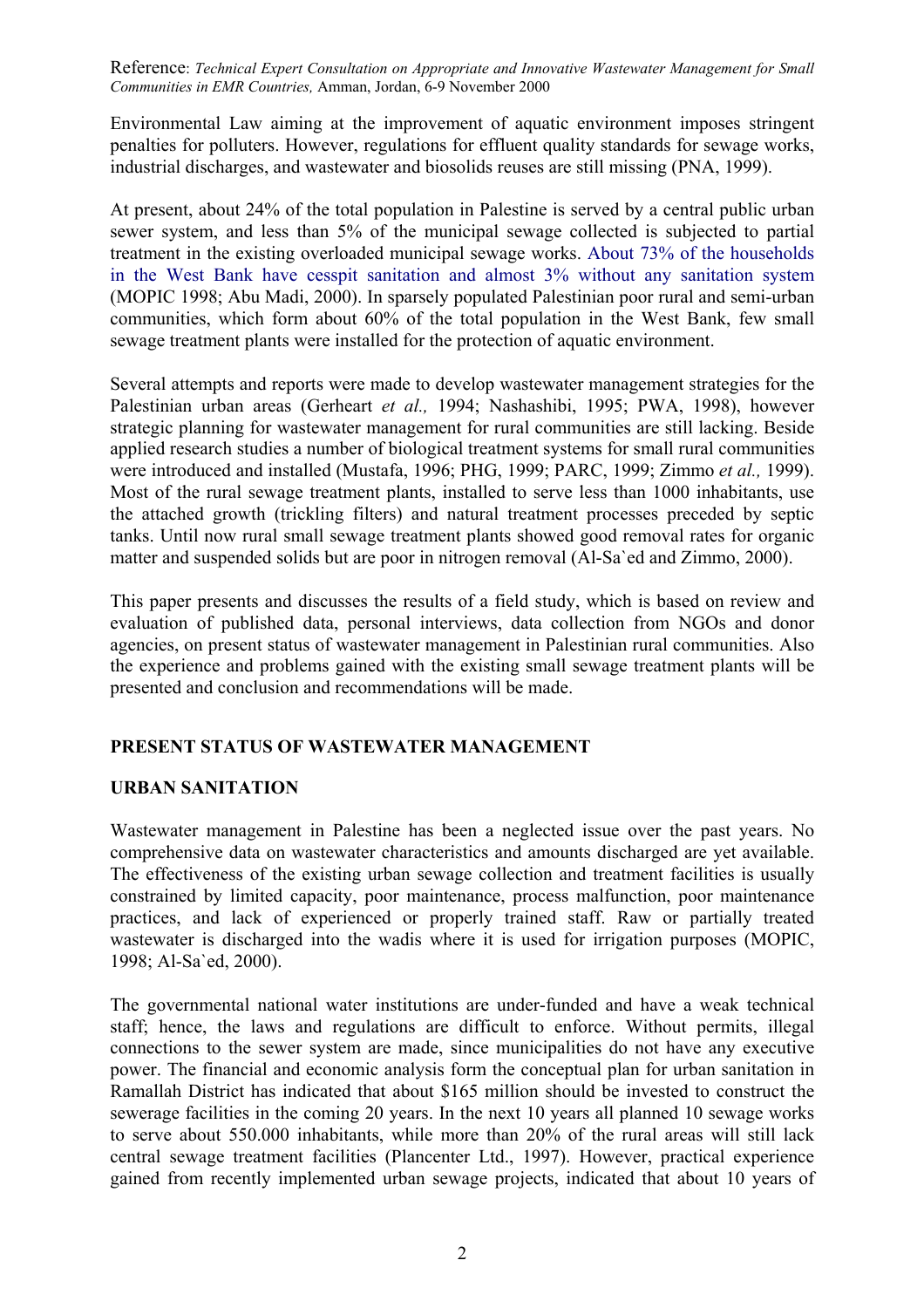planning were spent for Albireh sewage works. Main reasons behind are political, economical and lack of technical expertise at municipal and national levels, as well as impact of donor agencies and misconception in the technical design.

The situation of the sewerage system is extremely critical. Approximately, 60% of households in the urban cities are connected to the sewerage system. In some urban and all semi-urban areas as well as all rural communities, collection systems are rarely used and wastewater is discharged into percolating pits or septic tanks. The septic tanks emptied by vacuum trucks and disposed of either in the treatment plant or just in the wades. In villages, no sewage network exists, and wastewater is discharged into percolating pits.

# **EXISTING URBAN SEWAGE TREATMENT FACILITIES**

# **Urban and Rural Wastewater Characteristics**

Water consumption is very low in Palestine due to the lack of adequate and regular water supply and high water rates. Wastewater is mainly of domestic origin. But since water consumption is very low, wastewater is concentrated and its strength, in some locations, is comparable to that of industrial wastewater. Light industries are prevailing in the West Bank, which means that heavy metal contamination is not probable. At present, the situation is changing, but still there is no enforcement of rules and regulations. This leads to a discharge of wastewater that has high pH value, high temperature, high content of chemicals, or high content of inert suspended solids. Table 1 gives the characteristics of wastewater of some cities and rural communities in the West Bank (Nashashibi, 1995; Mustafa, 1996; Tahboub, 2000).

|                  | <b>Municipal Urban Wastewater</b> |               |               | <b>Rural Domestic Wastewater</b> |      |              |
|------------------|-----------------------------------|---------------|---------------|----------------------------------|------|--------------|
| <b>Parameter</b> | Ramallah                          | <b>Nablus</b> | <b>Hebron</b> | <b>Al-Bireh</b>                  | Gray | <b>Black</b> |
| BOD <sub>5</sub> | 525                               | 11850         | 1008          | 522                              | 286  | 282          |
| <b>COD</b>       | 1390                              | 2115          | 2886          | 1044                             | 630  | 560          |
| $Ki-N$           | 79                                | 120           | 278           | 73                               | 17   | 360          |
| $NH_4-N$         | 51                                | 104           | 113           | 27                               | 10   | 370          |
| $NO3-N$          | 0.6                               | 1.7           | 0.3           |                                  | 1    |              |
| $SO_4$           | 132                               | 137           | 267           |                                  | 53   | 36           |
| PO <sub>4</sub>  | 13.1                              | 7.5           | 20            | 44                               | 16   | 34           |
| $Cl-$            | 350                               | ۰             | 1155          | 1099                             | 200  |              |
| <b>TSS</b>       | 1290                              | ۰             | 1188          | 554                              |      |              |

Table 1: Characteristics of raw municipal and rural domestic wastewater in the West Bank

\* All data in mg/L;  $-$  = No data were given

High values of chemical oxygen demand (COD) and biological oxygen demand (BOD) means that wastewater is highly concentrated with organic matter. Hence, the treatment process might be complicated and need advanced technology to reach an effluent that is safe to discharge in the wadis or reuse in agriculture. Another important parameter is the chloride concentration in wastewater. Since the chloride ions are dissolved in the wastewater, the conventional treatment processes do not remove chloride. Thus, in case treated wastewater will be used in agriculture, then salt-tolerant crops should be considered.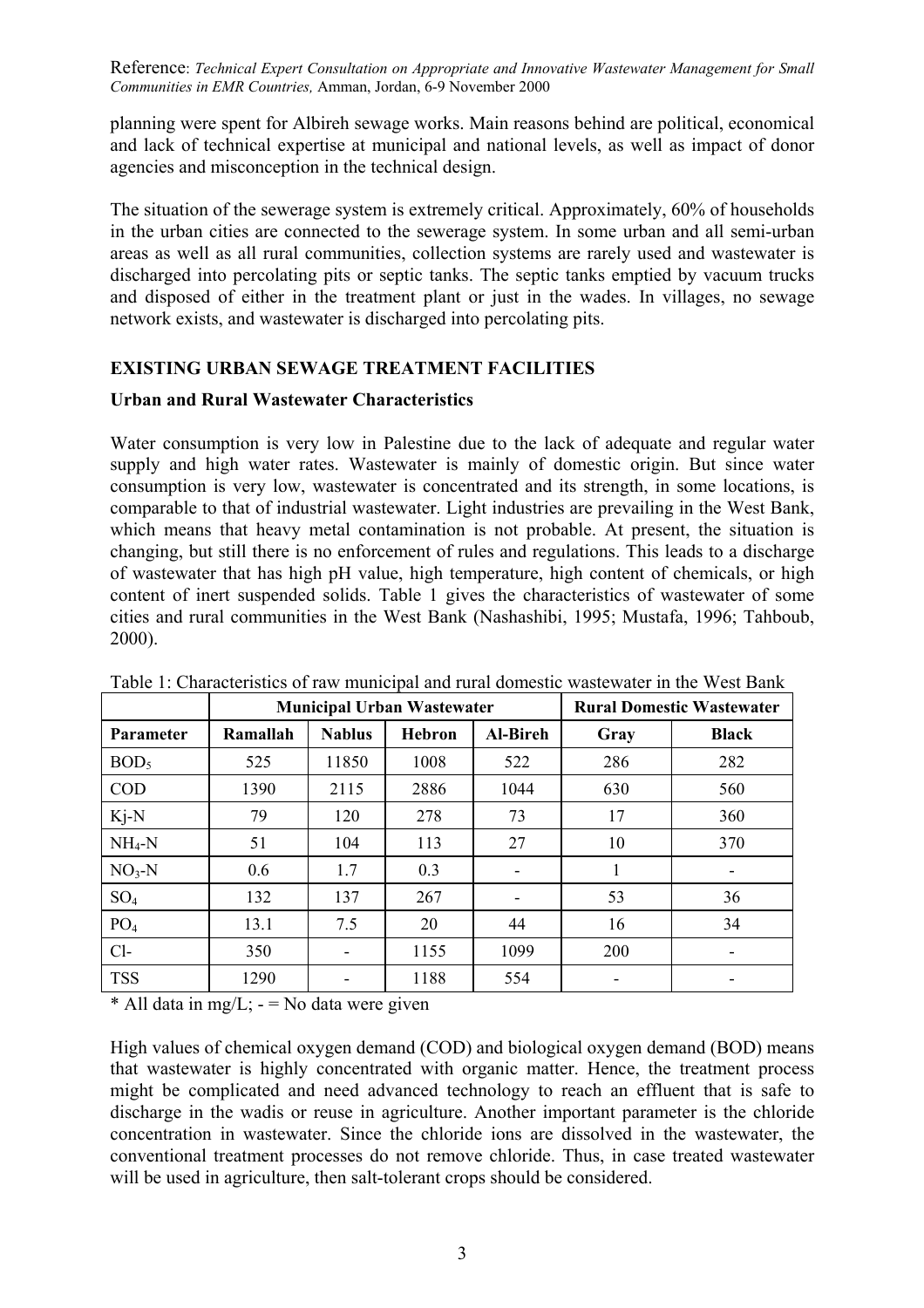# **Public Owned Wastewater Treatment Plants**

The Jenin wastewater treatment plant consists of 3 aerated lagoons that are heavily overloaded and never desludged. In Tulkarem, the municipal sewage is partially pre-treated in two anaerobic ponds, where a nearby Israeli settlement uses the effluent, after further treatment, in irrigating industrial cotton crops. All of the old urban sewage works are almost non-functional due to overloading, misconception in planning, design, construction and operation. The sewage treatment facilities, serving about 50.000 inhabitants, in Albireh City were newly put into operation. The sewage treatment plants, entailing oxidation ditches and sludge management units are working effectively. It is planned to utilize the treated effluent in agricultural purposes. Hence, the sanitation infrastructure has improved effectively since 1993, where the Palestinian National Authority (PNA) has taken over the civil administration.

# **Privately Owned Wastewater Treatment Plants**

There are four privately owned treatment plants. Two of them are located in the district of Bethlehem, one in Jericho and the other at Birzeit University. The effluent is used for onsite irrigation purposes. A pilot treatment plant has been already constructed in Nablus. The technologies that are tested were trickling filters and extended aeration system.

# **Past and Future Capital Investment on Sewage Treatment Facilities**

Through the technical and financial assistance of some donor agencies involved in water and sanitation sector, like USAID/USA and KfW/Germany, the PNA will be investing about \$ 200 million and DM 240 million. This will be allocated for large urban municipal wastewater treatment facilities including collection, treatment, disposal and municipal staff training.

To estimate future capital investment costs, taking into account the following assumptions: the present sanitation situation in rural Palestine, a construction economic cost of 100 US\$ per inhabitant, a 20 year planning horizon with an average conservative annual future population growth rate of 2% and 50% service coverage. It can be concluded that about 200 million US\$ will be sent for rural sewage treatment facilities in the near future, if secondary treatment is envisaged. Since these funds are going to be invested on mainly small communities, proper strategic planning in order to avoid technical and managerial problems encountered in the past in urban sanitation projects is essential. Some of these problems are listed below:

- 1. Millions of dollars has been wasted in the past as these were miss-invested in the old unsustainable treatment plants, like those implemented during the period of the Israeli occupation. In addition the land occupied by these sewage works can be otherwise used.
- 2. Millions of dollars has been wasted in the past as these were miss-invested in the erection of WSPs, like those constructed to serve the reluctant Israeli environmental policy during the period of the Israeli occupation. They were never put into operation.
- 3. Millions of dollars has been wasted in conduction of unreliable water and sanitation studies, detail planning and design and conduction of pilot scale wastewater treatment plants, where another type of large-scale municipal sewage works were constructed.
- 4. Thousands of dollars are spent or misplaced due to lack of practical experience by the contractors, technical and managerial staff at municipal, official and private sector levels as well as the negative impact of some donor agencies.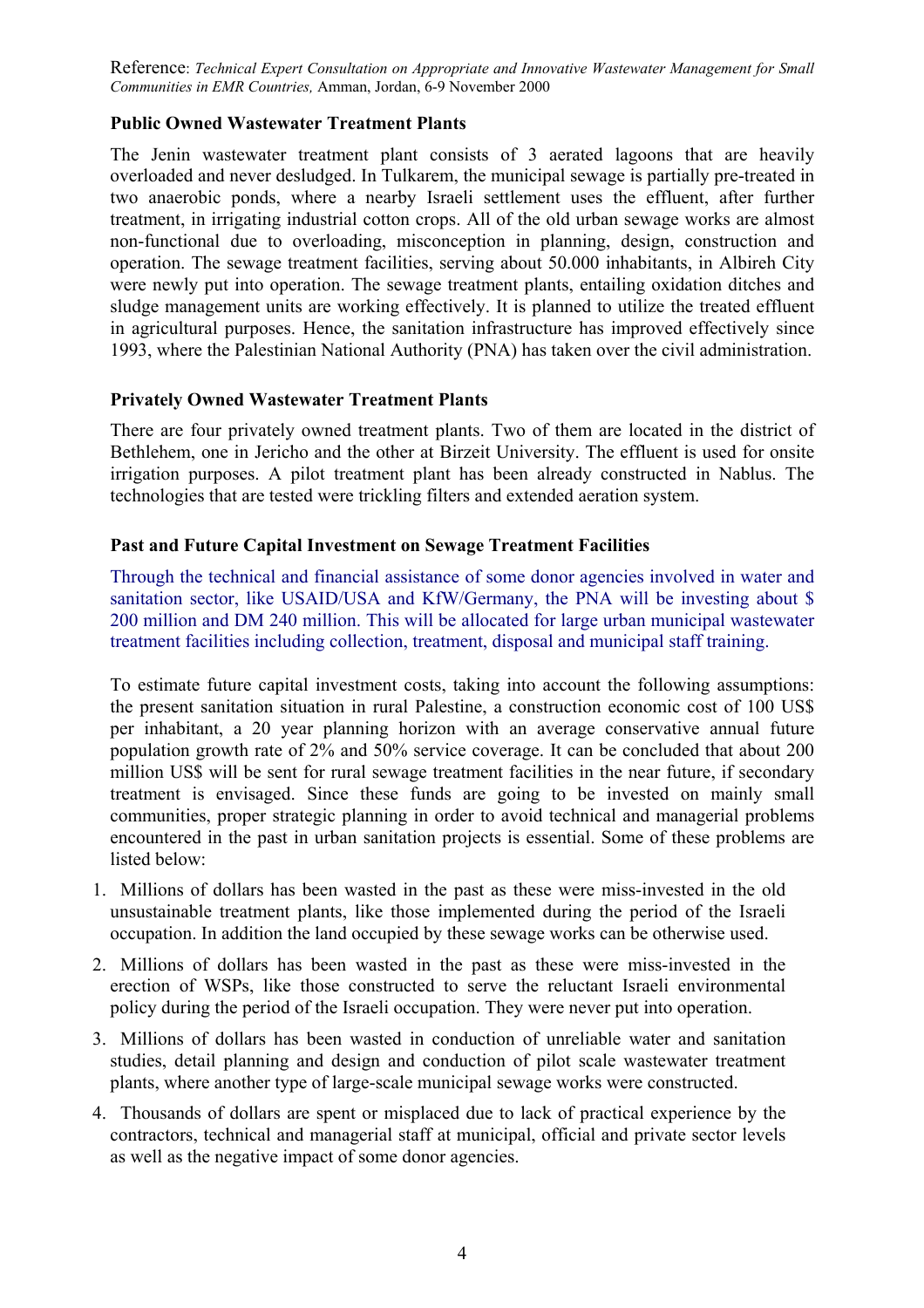Most of this waste in investment is the large municipal sewage treatment facilities. So, careful consideration should be made on proper wastewater management from now on. Palestine can not afford any capital loss from sanitation infrastructures in the future, as financial and technical support of donor countries will decrease with time and is mainly dependent on the peace process progress in the region. It would be of great advantage if the PWA would specify standards for design of various treatment options in order to standardize the requirements for operator's skills and training programs.

# **RURAL WASTEWATER MANAGEMENT APPROACHES INTEGRATED RURAL SANITATION PROJECT IN ARTAS VILLAGE**

In Palestine, many non-governmental organizations (NGOs) exist to provide technical and financial services to small Palestinian communities as they struggle with their drinking water and wastewater problems. These NGOs are qualified to assist small rural areas in identifying the most cost-effective solutions to their problems. One of such organizations is the Palestinian Hydrology Group (PHG), which traditionally work with many donor agencies to provide valuable technical and financial assistance to small rural communities suffering from various environmental and public health problems.

The selected sanitation case studies discussed in this paper illustrate the best use of costeffective technologies and available technical and financial assistance. Relevant projects implemented by similar NGOs like the Palestinian Agricultural Relief Committees (PARC) will be also presented.

## **Description of the proposed sanitation system**

The sanitation system that is proposed for implementation in the village of Artas, Palestine is based on the collection of sewage by small-bore gravity sewer system and biological treatment in parallel upflow anaerobic sludge blanket (UASB) rector. During the first phase, the system will serve about 9300 population equivalents (PE) by the year 2005. The effluent of the anaerobic stage is post-treated in agricultural facultative ponds. The effluent is reused for agricultural irrigation. Septage from interceptor tanks near the houses and excess sludge from the anaerobic tanks is treated in a vertical flow wetland system. The system is designed to treat sewage of Artas village, the Salmons Pools Resort, and the village of Al-Khader.

The use of small diameter gravity sewers (SDGS) is one of the introductions, for although the SDS has been suggested for the village of Taffouh in Hebron district. Artas will be the first location in the Middle East to have such a system implemented. This option requires the use interceptor tanks near the houses. The probability of having low sewage flow at least occasionally, due to low water consumption, further justifies the choice for this system. The interceptor tanks bring about certain degree of pre-treatment which is favorable to the process in the anaerobic tank. Small diameter gravity system is developed for flat areas, and so it will be the first time that SDGS system will be constructed in a mountainous environment with very steep slopes. Therefore, the project will contribute to develop and test new standards that can be used else where in similar situations.

Another first step is the use of the upflow anaerobic sludge blanket (UASB) reactor, which will be the first sort in Palestine. A similar pilot treatment plant has been built in Jordan and involved scientists are anxious to exchange performance results and other practical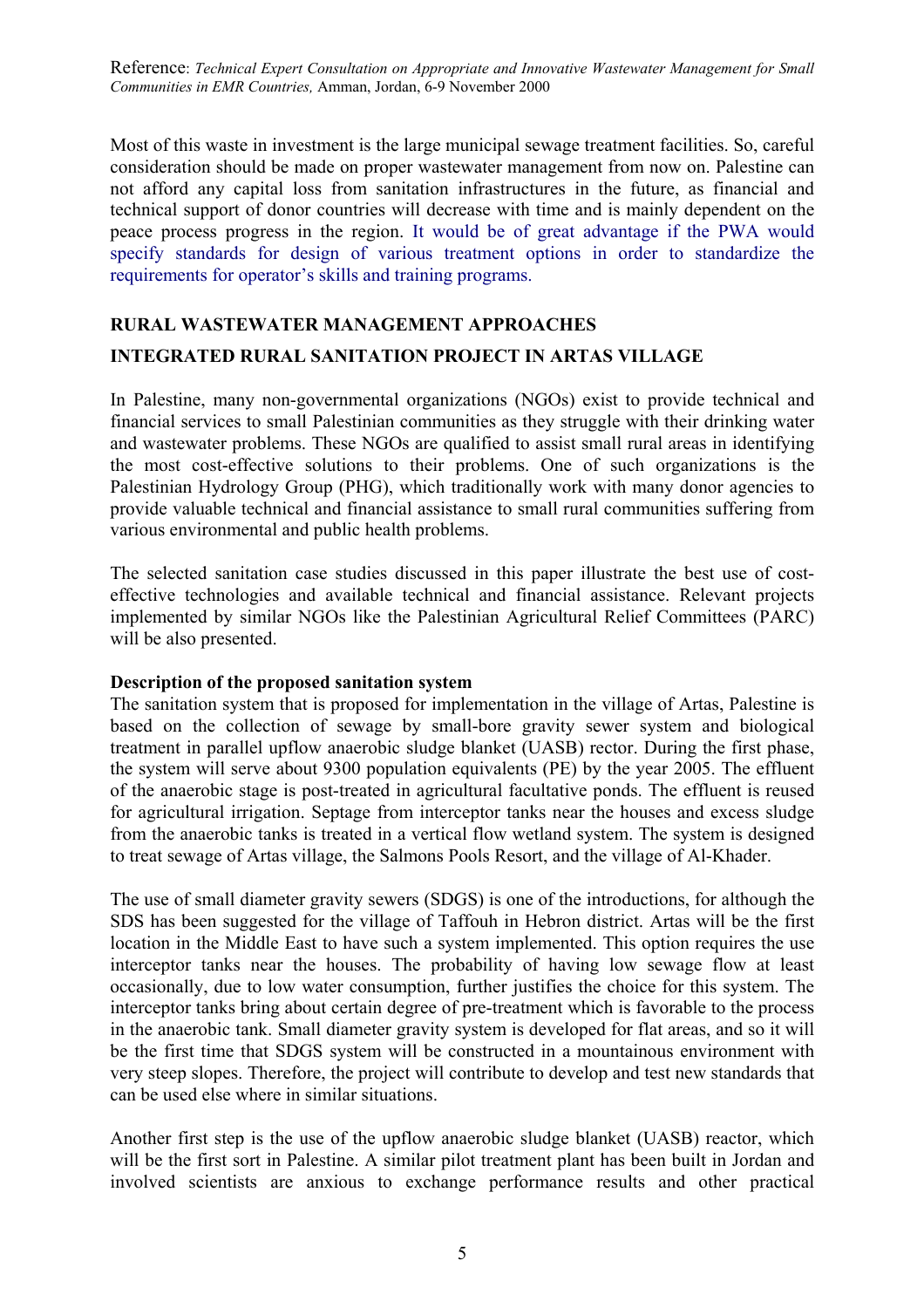information to enhance the understanding and functioning of this cost effective primary treatment technique for further use in the Middle East. The UASB reactor has been designed a pre-treatment stage and to reduce the strong wastewater to a level were it could be further treated in facultative ponds. Another aspect of this project, the constructed vertical wetlands, will also be new to this region. This project is considered as an urban sanitation one, and only the sewerage systems has been implemented by now. The main treatment system is being modified and still not yet erected. Therefore, no practical experience can be reported.

# **TREATMENT STRATEGIES FOR UNSEWERED AREAS IN THE WEST BANK**

Mustafa (1996) has built a small onsite treatment plant entailing a septic tank-trickling filter pilot plant for the treatment of gray wastewater from one house with 13 persons. The effluent from the plant is used in the garden. It was found that gray and black wastewater have about the same strength with regard to the COD concentration but the ratio of nitrogen in gray to black wastewater is about 1:22 sufficient for biological growth in the trickling filter.

## **Description of Pilot Plant**

The house installation was changed, to separate the gray wastewater from the black wastewater. The black wastewater is discharged into the existing cesspit, while the gray wastewater is treated in the pilot plant. The trickling filter has been designed as a low loaded system. The treatment chain has been newly modified and further developed to serve about 20 people by including an aerobic multi-layer filter. This modification is not reflected in the above diagram (Mustafa, 2000). More details on system design can be seen in the M.Sc. thesis of Mustafa (1996).



Figure 1: Onsite sewage treatment plant installed by Mustafa (1996) An advantage experienced during plant operation concerns the emptying of the cesspit; there was no need to empty the cesspit during the past 6 months. The saving in this regard is about \$23 per month. About 15  $m<sup>3</sup>$  of the treated gray wastewater per month is used for irrigation three orange trees and some vegetation in the backyard garden. Hence the total amount saved in water consumption and cesspit emptying is about 270\$/yr.

Both PHG and PARC implemented onsite wastewater treatment systems of different types and sizes in the range between 5- and 1000 inhabitants over the last 3 years. The systems are listed in Table 2 and illustrated in Fig. 1 and 2. All systems are now under evaluation and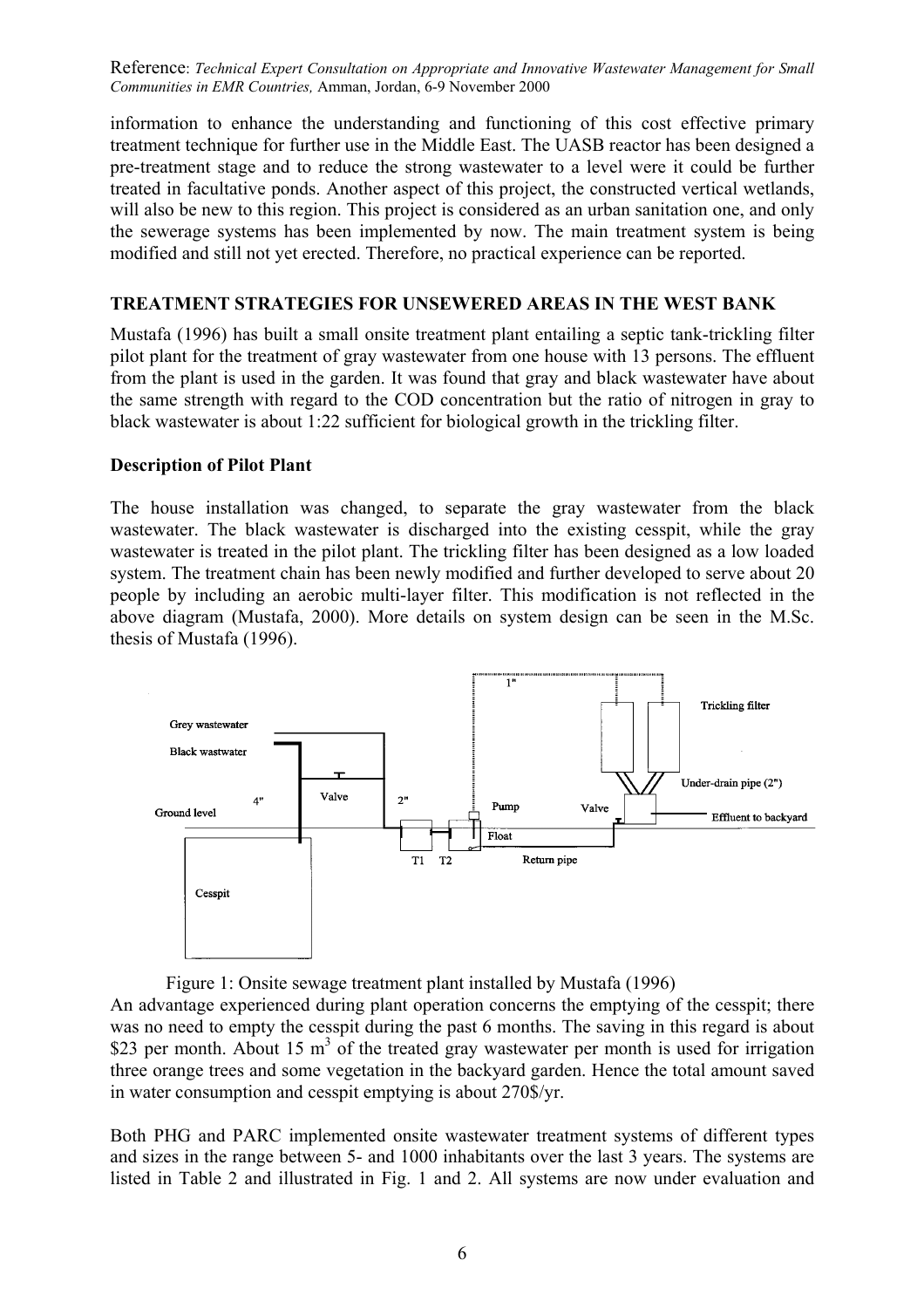monitoring by research personnel in a comparable way to obtain a more objective comparison under field conditions. It is planned that the systems will be evaluated on the functional, economical and environmental aspects.

| <b>Site</b>                                                                                        | <b>Treatment System</b>                    | Units | <b>Treatment Objective</b> | <b>Size</b> |  |  |  |  |
|----------------------------------------------------------------------------------------------------|--------------------------------------------|-------|----------------------------|-------------|--|--|--|--|
| Aba                                                                                                | $ST + Trickling Filter + Sand Filter$      | 38    | Reuse/Treated Gray WW      | 500 PE      |  |  |  |  |
| Aba School                                                                                         | $ST + TF + Sand Filter$                    |       | Reuse/Treated Gray WW      | 20 PE       |  |  |  |  |
| Beit Doggo                                                                                         | Anaerobic Pond + $TF$ + Sand Filter + PP 1 |       | Reuse/Treated Gray WW      | 200 PE      |  |  |  |  |
| Jericho                                                                                            | $ST + UF$ Gravel Filter $+$ Sand Filter    |       | Reuse/Treated Gray WW      | 30 PE       |  |  |  |  |
| Talita Komi                                                                                        | Waste Stabilization Ponds + Sand Filters 1 |       | Reuse/Treated mixed WW     | 1000 PE     |  |  |  |  |
| Turmus Ayya School                                                                                 | $ST$ + multilayer Trickling Filter + PP    |       | Reuse/Treated mixed WW     | 50 PE       |  |  |  |  |
| Al-Samu` School                                                                                    | $ST$ + multilayer $TF$ + Sand Filter + PP  |       | Reuse/Treated mixed WW     | 50 PE       |  |  |  |  |
| $ST$ = two compartments septic tank; $TF$ = trickling filter; $PP$ = polishing pond; $UF$ = upflow |                                            |       |                            |             |  |  |  |  |

Table 2: Onsite treatment systems erected by NGOs in rural Palestine

Initial results of onsite sewage treatment plants were found to be of the same magnitude as those for large conventional secondary treatment systems. Reported elimination rates were for COD 90 – 95 %; BOD 90 – 95 %; TKN 20 – 79%; and for TSS 90 – 99%. The technical reliability has to be shown mainly affected by the electromechanical parts used in the systems, provided proper operation and maintenance is carried out. Most failure, so far, concerns pumps, where blockage through fouling may cause breakdown of the system.

The technology applied in all these treatment systems revealed a stable one, no possibility of turbid effluent due to suspended solids, no odor complains, and low temperature impact on process stability has been recorded. By waste stabilization ponds, complains and fears were raised concerning odor emission and mosquitoes; transfer of the Blue Nile Fever. However, these problem were solved by covering all ponds and spray of insecticides in the neighborhood of the ponds (Theodory, 2000). However, the environmental impact from all systems is small to negligible.

Beside process efficiency and reliability, sludge disposal and land requirement and environmental impact, capital and operational expenditure, sustainability and process simplicity are considered as critical items in selecting a treatment option for rural areas in Palestine. Investment costs and costs for operation and maintenance were estimated for different sizes of the systems based on current experience in Palestine. As an example, costs for 20 and 200 PE systems might range between 50 and 300 US\$ per capita. Annual capital and running costs has been calculated for lifetime of civil and electromechanical parts including rate of interest. The annual capital and running expenditures were estimated in the range between 20 and 35 US\$ per person. On the other hand a normal septic tank serving a household of 5 people might have an annual capital and running expenditures as high as \$50 per person.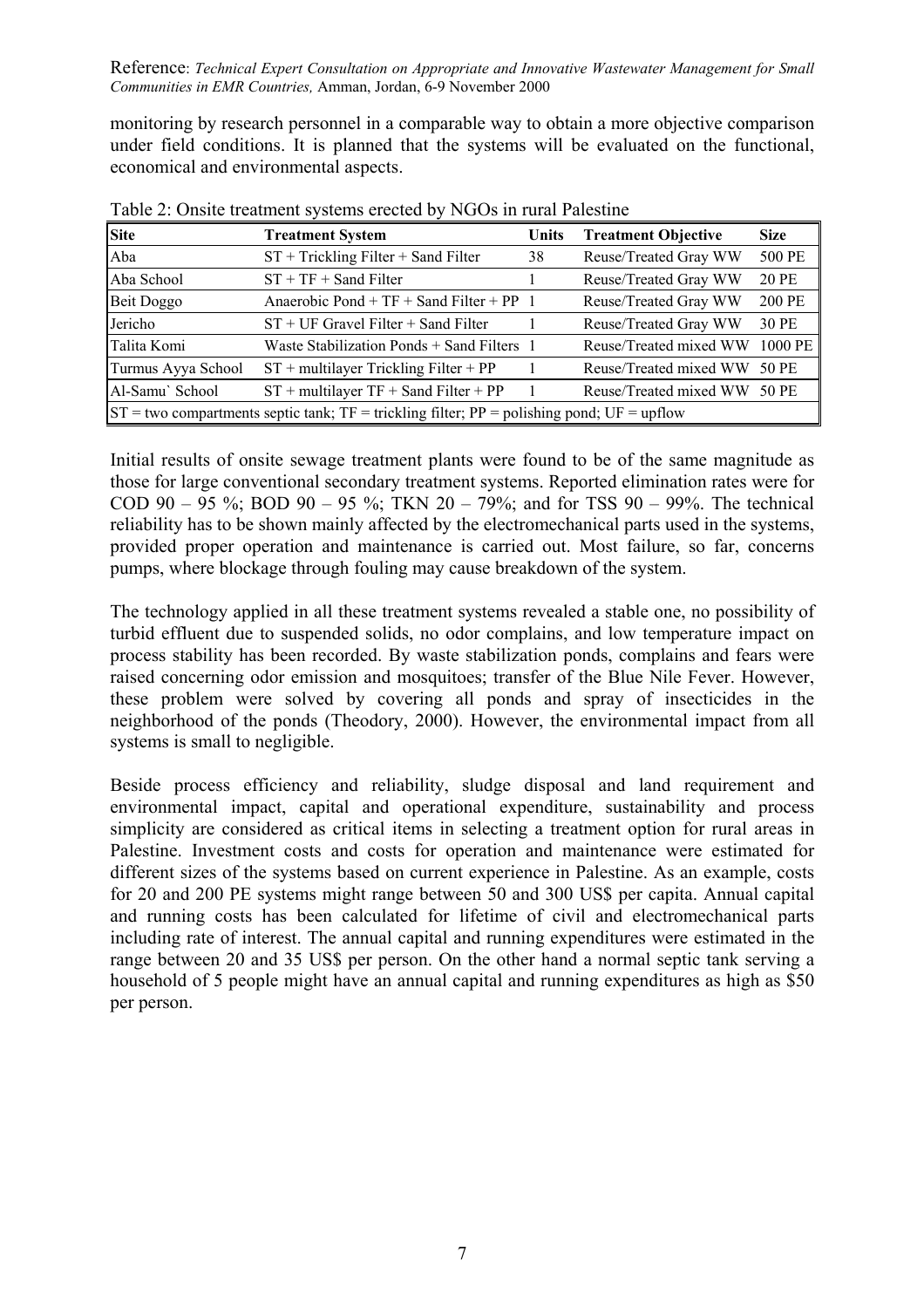Reference: *Technical Expert Consultation on Appropriate and Innovative Wastewater Management for Small Communities in EMR Countries,* Amman, Jordan, 6-9 November 2000



Fig. 2: Flow sheet diagrams of onsite sewage treatment systems in rural Palestine

# **Reuse of Treated Effluent and Biosolids Management**

Palestine is among many countries of the Middle East, where the annual withdrawal of water is already exceeding the renewable amount and water scarcity increases with the rapid population growth and increasingly domestic and agricultural demands. Therefore, reuse of treated effluent and utilization of biosolids (stabilized sludge) is an essential element of an integrated water resources management. It is not the aim of this paper to review and discuss the potential reuse of treated effluent and sludge utilization in Palestine, this issue has been tackled by some authors (Nashashibi, 1995; MOPIC, 1997; Ouda, 2000).

Large urban projects of reuse of treated effluent are still lacking; however, small pilot scale projects have failed. Among the reasons behind are of legal, technical and socio-cultural nature. Nevertheless, it seems clear that hygienic concern related to sanitation and reuses schemes and the need to demonstrate safety of these schemes should be investigated. Small rural onsite projects are successfully implemented where wide public awareness campaigns and environmental education programs were made. Environmental awareness is a key task of most NGOs, like PHG, where lectures, workshops, environmental educational materials and environmental week were organized and conducted (Daoud, 2000). PHG has realized the benefits of reuse of treated wastewater in agricultural irrigation as a resource recovery in terms of offsetting some of the costs of community sanitation. Among the benefits are: conserve limited water resources, expand irrigated areas and produce more food, fodder, or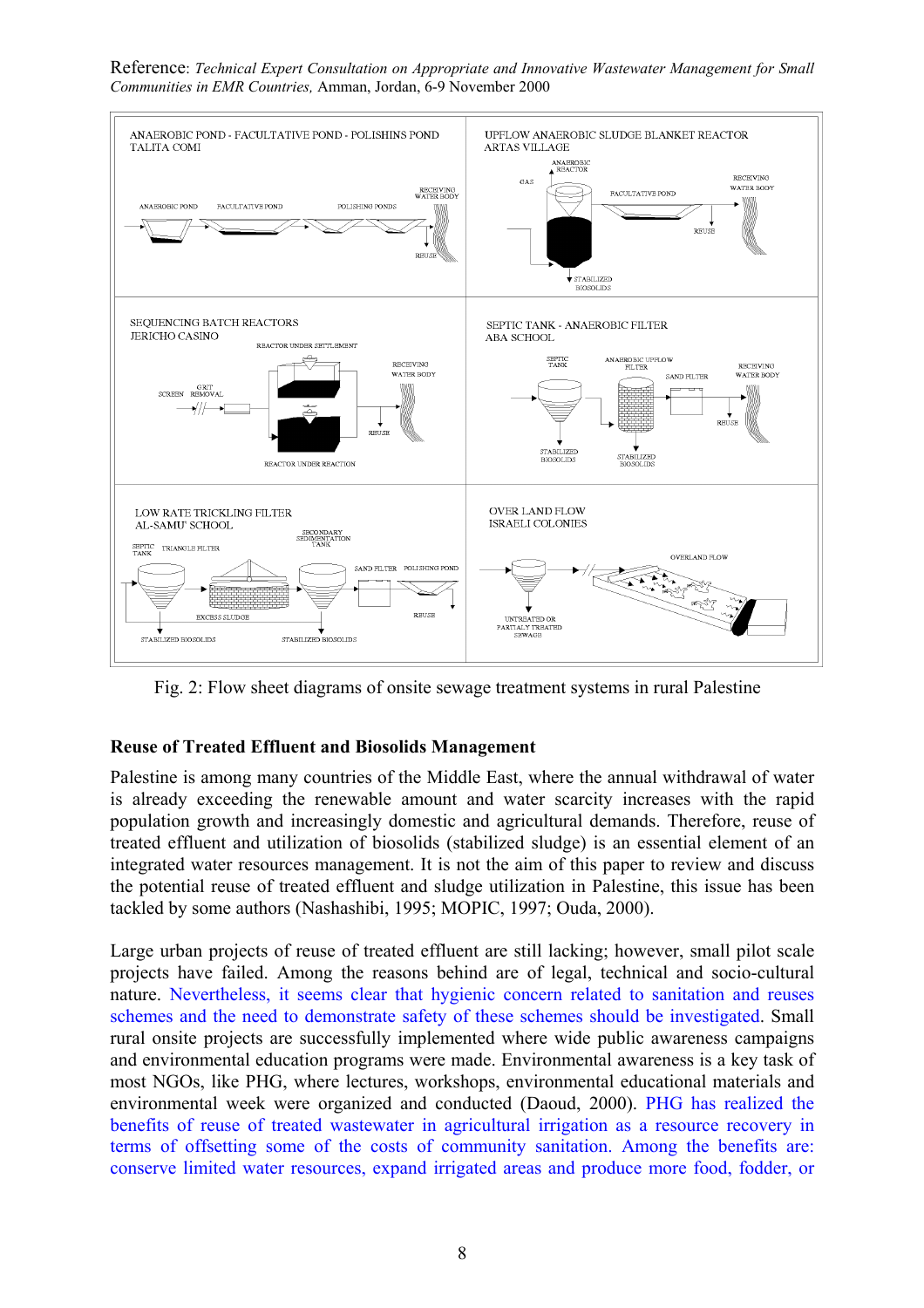industrial crops, cost savings of expensive fertilizers and increase in soil fertility. It is estimated that, the agricultural component of Beny Zaid regional project will double the total revenue from \$4.000/ha to about \$8.000/ha through treated wastewater reuse in olive trees irrigation.

Lack of data will make it very difficult to quantify the amount and judge the quality of produced sludge from present rural onsite sewage treatment plants. However, based on the technology applied, it can be said that sludge handling and management as reliable, simple and cost effective concerning the hygienic quality and quantity of biosolids produced.

## **FUTURE PLANS FOR WASTEWATER MANAGEMENT SERVICES**

## **Strategic Master Plan for Wastewater Management**

The Palestinian Water Authority is committed to prevent any harm to the aquatic resources and is doing its utmost efforts to preserve and protect the water resources in Palestine. For this purpose, the PWA has developed a strategic master plan for wastewater management, within the framework of a national strategy for sustainable development (NSSD) to reduce losses of environmental resources on the national, regional and global levels. According to DFID consultation paper on environmental sustainability and eliminating poverty, the Palestinian NSSD should be implemented before 2005, once the Palestinian Water Law is proclamated by 2003, as indicated by the international development targets, IDTs (DFID, 2000).

The main objective of wastewater strategic plan of the PWA is within 2020, 75% of the population in municipalities and 25% of the population in areas under 5.000 PE, should be connected to treatment plants. The strategy envisaged to construct treatment plants in flexible ways to be able to handle future demands and to produce tools for implementation for treatment plants adjusted to local conditions. Another management tools for regulation of the treatment plants must be developed before 2003. Treatment plants must be secondary or adjusted to reuse, where a strategic plan was assigned to contribute to the education and treating personal in the sector (authorities, operators, municipalities).

Another long-term objective is that about 50% of the population in rural areas must be connected to appropriate treatment within 2020, where the policy to be adopted is that treatment plants should be designed for < 50 person must be of a kind accepted by PWA. The strategy will be making regulations for smaller plants, based on low cost technology. While the action plan is to make regulation for what type of plants and systems that will be accepted for different situations and to decide who should be responsible for regulation.

The policy of PWA on strategic wastewater master plan is based on the concept of "Polluter Pays Principle" and envisaged full cost recovery after the year 2005. Based on affordability basis, also water-tariff models are being developed to assure cost recovery for capital investments and annual running expenditures. These principles are fundamental for success and sustainability of water and sanitation services in both urban and rural communities. However, Palestine relies mainly on external donor funds, this might lead ultimately to degradation of water and sanitation infrastructures, if the envisaged PWA policy is not carefully implemented, and if the beneficiaries are not able or not willing to pay for the services provided.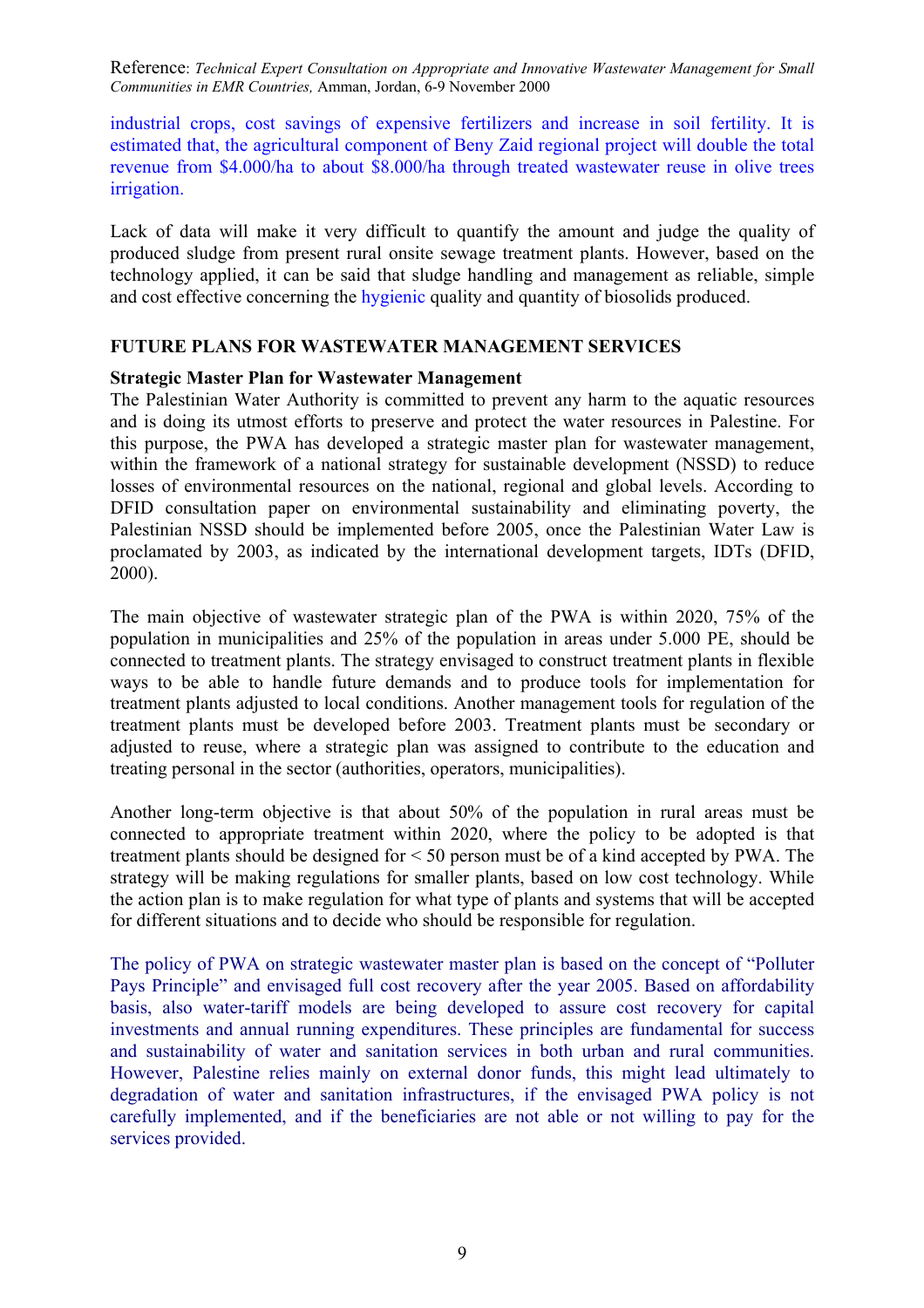It is expected that the ability and willingness to pay in rural and semi-urban areas in Palestine are low, due to low-income and high construction costs for centralized sanitation facilities. The results of a survey made by Tiltness (1998) on the willingness to pay for sewerage services in Palestine showed that about 50% of the interviewed (Nablus and Gaza cities) rejected to pay a regular bill and about 20% of un-sewered households can not afford to pay.

Based on this developed strategy, it is obvious that rural sanitation projects will fail to achieve the objectives they are designed to meet as the sanitation sector itself is disorganized. In addition, it does not receive the necessary support from the government. One reason for neglect is the high visibility of projects for major urban areas. Factors behind disorganization are the lack of a comprehensive policy for the rural sanitation sector and lack of knowledge about the low cost technologies appropriate for service levels affordable by the rural poor. Decentralized wastewater management systems should be an integral part of any rural sanitation policy. This will ensure public helth protection, reduction in aqautic environment degradation and save costs of treatment and biosolids. Furthrmore, privatization might play a key role in solving some of the sanitation problems of rural communities. The advantages lay in reduction of capital investments, private sector responsibility of risk for planning, investment and operation, enhance the economical efficiency and project management. However, the experience gained in Europe on privatization of municipal services indicated that privatization was not always the best option for public owned utilities (Nisipeanu, 1998).

Shuval (1999) reported that monopolies of Mekorot and Tahal have ended with the partial and total privatization of these two organizations. The Israeli Water Law (IWL) described by the water law experts as unusual, strongest and leading one in the world, enhanced the process of centralized control of water resources. The IWL was forged in order to meet among others the ideological concepts, resulting in unsustainable water resources management under scarce conditions. In Palestine, suffering under the ideological concepts of IWL "a person's right in land do not provide him with the right in the water source, which is on his land or flows past it", privatization has not been introduced in the national water policy or environmental law. At present it is not a priority, however, it should be investigated case by case and the needed laws and regulations should be developed.

Key factors to success in formulating rural community wastewater management programs should include public acceptance and local political support, funding availability and reasonable costs, visibility and accountability of local leaders. Also capability and skills of local technical and field staff, availability of creative and professional advisors, clear and concise authority, regulations and enforcement mechanisms are key issues (EPA, 1994).

The powers and authorities of the PWA as a legal body for the water and sanitation sectors are still very weak as of political and technical factors. This is quite clear with regard to the power to issue and enforce regulations; the authority to plan and control how and when sanitation services will be provided, the ability to license, train, or certify persons involved in system design, installation, maintenance, and residual disposal. In sum, minimal institutional requirements for the successful implementation of community sanitation projects are; a government policy that support the project, a sectoral agency at the regional level to provide the project with technical support and a community organization, committee to provide link between users and agency.

Moreover, a close cooperation between rural community councils and other national institutions with regard to community planning change in land-use and environmental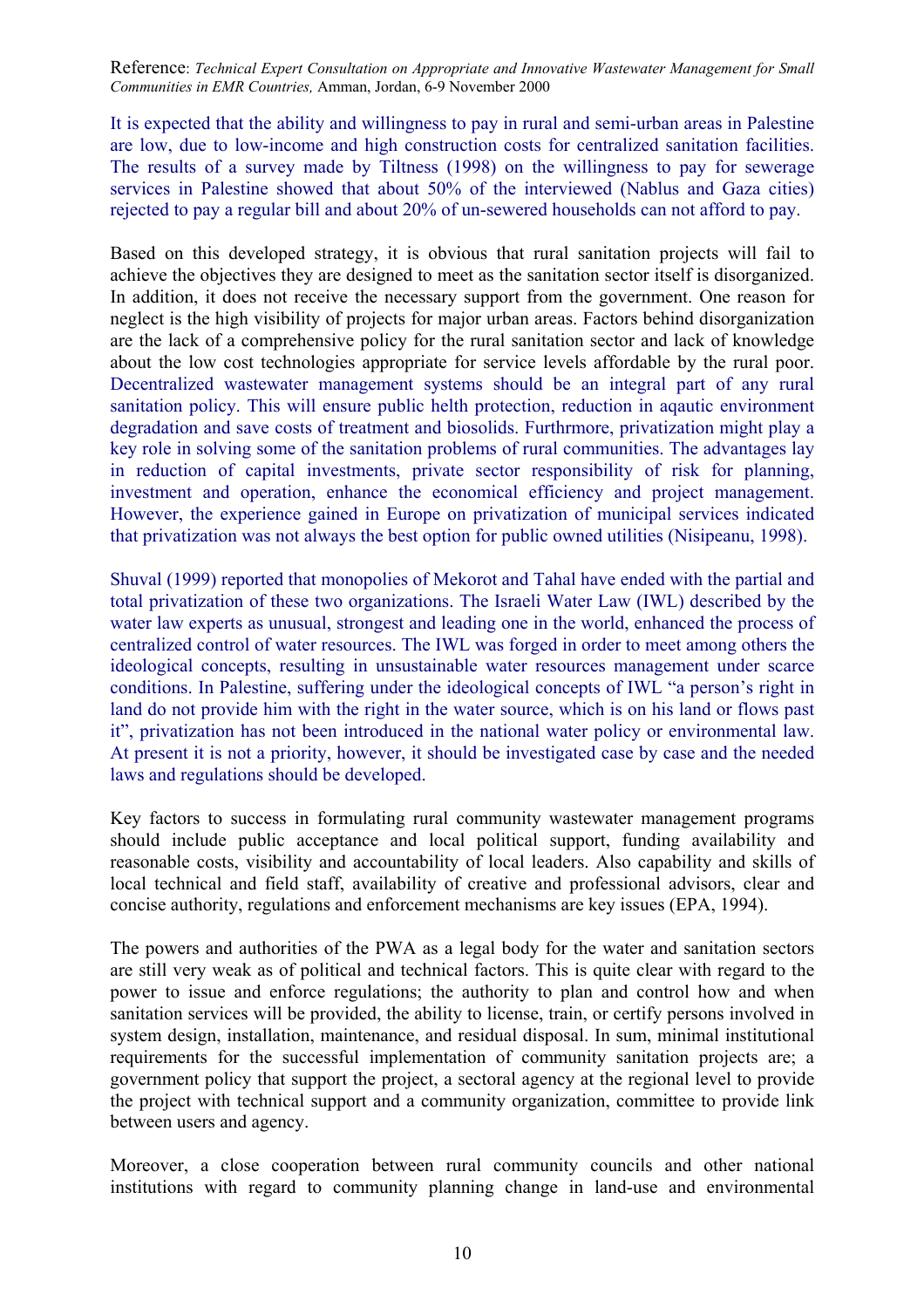management will help in a successful development of sanitation management. Most of the housing expansion in many Palestinian rural areas is uncontrolled. This will affect seriously the sustainable water and sanitation management for those areas. To promote a sustainable water and sanitation management in Palestinian rural areas, DFID and PHG are launching a project on Hebron water access and storage of portable water (HWASP) in remote and poor rural areas. This project is being implemented in three phases, where a wider hygien and sanitation education program as well s construction of cisterns and sewage latrines are among the objectives to be achieved.

## **Rural Domestic Wastewater Treatment Options**

Many technical manuals are available to assist in the evaluation and selection of a wastewater management system that is suited to the needs of a particular rural community (EPA, 1992; EPA, 1997; CEP, 1998). Based on a large-scale research carried out by Graaf *et al.,* (1990) on 14 onsite wastewater treatment systems, 8 different types of systems were compared. The comparison involved technological, economical and environmental features.

Low cost anaerobic treatment technologies such as UASB have shown considerable promise recently as advanced pre-treatment option. The UASB technology is feasible in an urban and rural communities in developing world and industrialized counties because of its high organic removal efficiency, simplicity, low cost, low capital and maintenance costs and low land requirements (Lettinga and Halshoff Pol, 1991). These systems are capable of attain high levels of wastewater treatment, produce minimal sludge that is, itself, high in N-P and are capable for producing biogas energy that can be recovered and reused.

## **Constructed Wetlands**

Wetlands designed specifically for treating wastewater are known as "constructed wetlands" and are effective in the removal of BOD, TSS, and N (Brix, 1994). Some of the earliest studies using forested wetlands to treat domestic wastewater demonstrated that nutrients could be removed with a minimum application of expensive and fossil energy consuming technology (Mitsch, 1991).

# **Wastewater Stabilization Ponds**

Waste stabilization ponds (WSPs) are large, man-made basin into which wastewater flows and from which high quality treated effluent can be produced after a retention time of days-as opposed to hours in conventional treatment processes (Mara and Pearson, 1989). They represent an immediate irrigation resource for semi-arid regions and are characterized as simple to operate low-cost, high efficiency and are, therefore, technologies of choice for many developing world situations (WHO, 1987; Mara and Pearson, 1998).

WSPs function through natural forces (sun, wind, gravity, and biological activity) acting on the treatment process, allowing low-cost treatment and providing a much greater removal of pathogens than most conventional treatment processes (Mara and Cairncross, 1989; Bartone, 1991). Dubusk *et al.*, (1989) attribute coliform reduction in WSPs to high wastewater pH and ultraviolet radiation, making them especially attractive for Mediterranean regions where these resources are abundant. WSPs are not energy or capital intensive and allow for a high degree removal of pathogenic organisms.

The disadvantages of the WSPs are that large land areas are required and that their construction may only be feasible when land values are low. WSP lose their comparative cost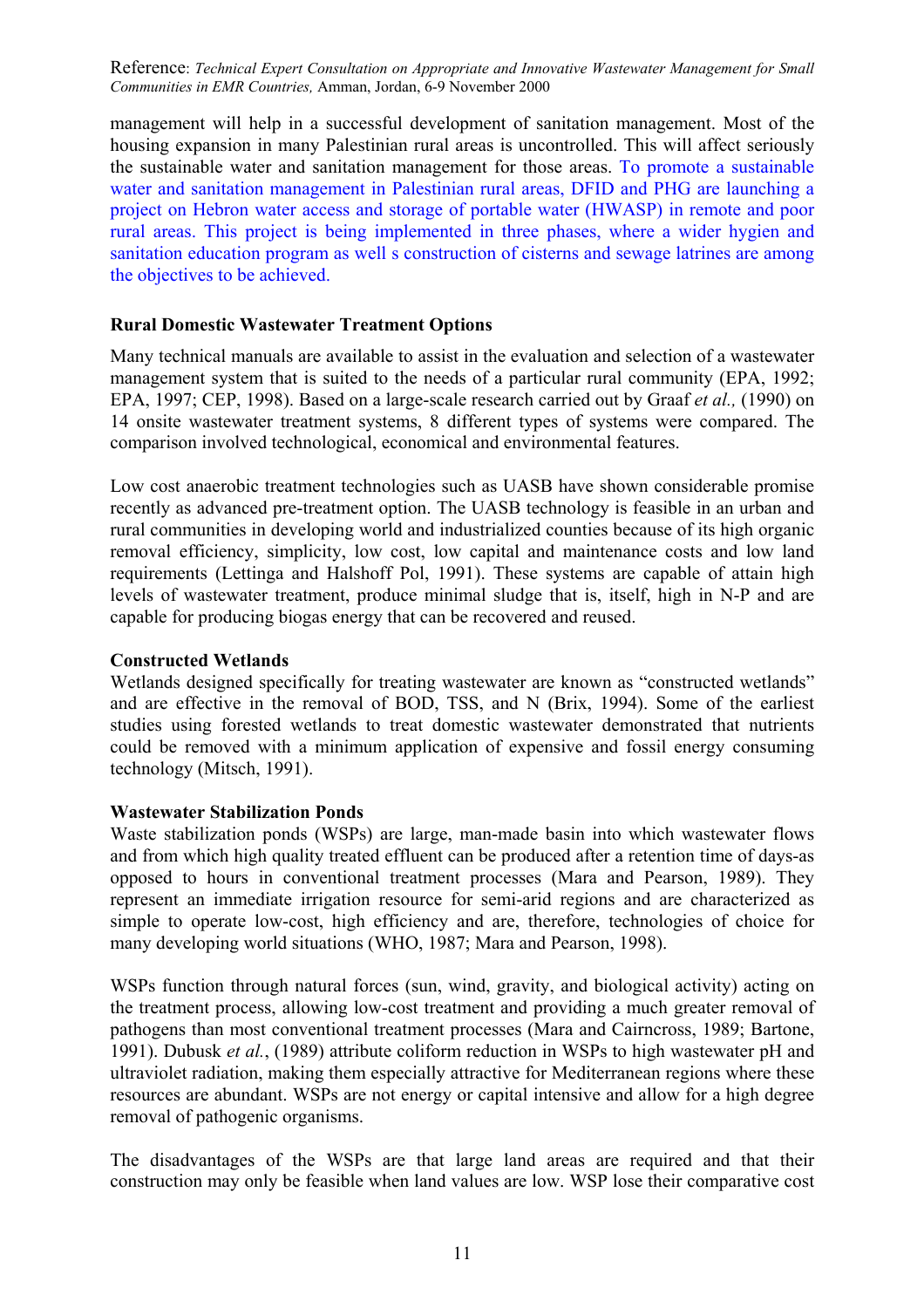advantage over mechanized treatment systems when prices are greater than US\$  $15{\text -}20/m^2$ (IBRD, workshop, 1993). However, Mara and Pearson (1998) contend that even at high land costs WSPs are often the cheapest option.

## **Advanced Treatment**

Waste stabilization ponds often have high concentrations of TSS in the effluent, which may not be desirable depending on the irrigation method. Several polishing options are feasible to upgrade pond effluents, thereby increasing the options for effluent reuse. Rock filters, when used in conjunction with WSPs, have been shown to upgrade WSP effluent. Research at a pilot-scale rock filter demonstration conducted at the Assamra WSP in Jordan showed that effluent content reductions could be reduced greatly. TSS and BOD were reduced by 60%, total feacal coliform count by a maximum of 94% and Total-P by 46% at a loading rate of  $0.33$ - $0.44$  kg TSS/m<sup>3</sup> (Saidam *et al.,* 1995). In a pilot plant study on differences in nitrogen removal in algae-based (ABP) and duckweed-based ponds (DBP), Zimmo *et al.,* (2000) found that both systems were efficient in nitrogen pollution control. However, DBP were efficient in inhibiting algal growth by preventing sunlight from reaching the water column.

# **CONCLUSIONS AND RECOMMENDATIONS**

Palestine is one of the developing countries with limited financial, technical and natural resources. Despite recent capital investments the water and sanitation services in both urban and rural communities are still poor. Policies of industrialized countries are being applied and knowledge and know-how has been implemented to accelerate the development of wastewater infrastructure. However, careful consideration of the local conditions should be made to minimize investment wastage and prevent full utilization of the capital offered. From the results of this study, the following conclusions and recommendations can be made:

1. It is apparent that a variety of treatment technologies are feasible for implementation in Palestine, and even more likely that many low-technology alternatives can be combined and arranged for very high efficiencies. Trickling filters preceded by septic tanks have the best feature for onsite treatment in rural areas. However, utmost care should be taken towards nitrogen pollution control. Monitoring efficiency of existing rural sanitation facilities and experimental verification of the international research findings is suggested.

2. For larger capacities, natural treatment technologies preceded by an advance pretreatment stage (UASB) are considered feasible. This option has low capital costs, simple maintenance, and resources recovery including wastewater reclamation for irrigation, organic humus for soil improvement and energy source in the form of biogas.

3. There is increasing momentum developing behind the idea that cycling that loops, from point of generation (e.g. household) to point of treatment and reclamation must be differentiated by means of separation of total wastewater into black wastewater and gray wastewater. Reclamation of gray wastewater is more acceptable in rural Palestine as far as the socio-cultural aspects are concerned.

4. More demonstration projects on reuse of treated wastewater and stabilized sludge in/nearby the neighborhood should be introduced. Further epidemiological studies must be undertaken regarding the potential for heavy metals to accumulate in and contaminate food products that are produced from the reclaimed wastewater.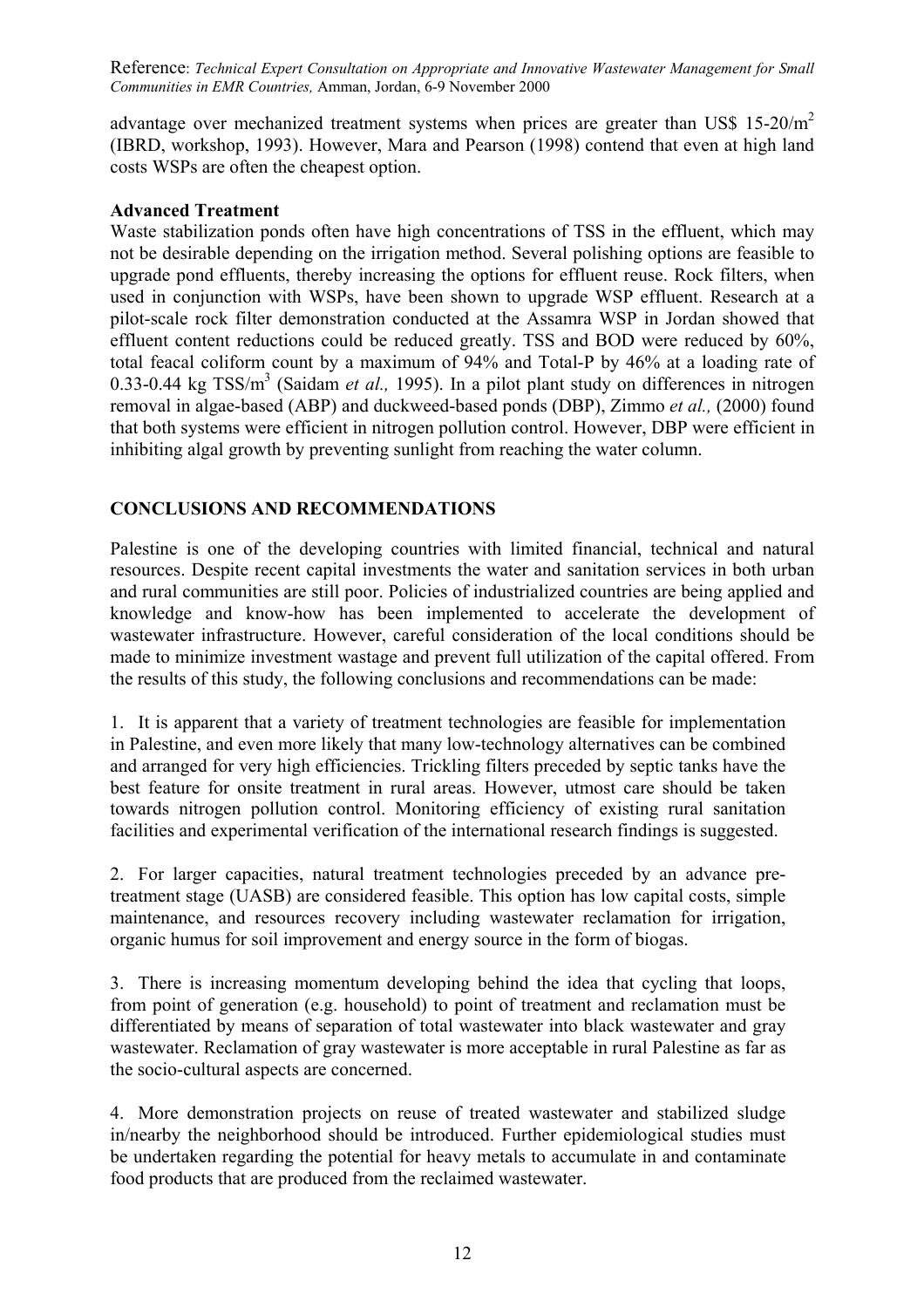5. To promote best practice in sanitation and environmental health in rural areas, emphasis should be placed on developing sanitation projects that will validate lowtechnological innovations that are powered by natural processes. These pilots should include a cost benefit analysis component resulting in data that can support decisionmaking process and educate planners and municipal-level officials regarding the potential benefits of low technology and naturally based treatment and recovery systems.

6. Research should be directed toward the development of methods to mobilize local community groups in self-help sanitation schemes centered on key technologies. Increasing efforts should concentrate on the socio-cultural parts of cleaner production of food products irrigated by reclaimed effluent in target geographical areas.

7. Improved and expanded sanitation services for the poor Palestinian communities require formulating rural community wastewater management programs that should include public acceptance and local political support, funding availability, visibility and accountability of local leaders. Also capability and skills of local technical and field staff, availability of creative and professional advisors, clear and concise authority, regulations and enforcement mechanisms are key issues.

## **ACKNOWLEDGEMENT**

The author wishes to thank PHG and DFID for their technical and financial support. In specific the author wishes to thank Peter Cardy/DFID and Samar Al-Housary/PHG for their valuble cooperation. Also the kind cooperation of Mr. Jamal Burnat of PARC is appreciated.

## **REFERENCES**

Abu Madi, M., Al-Sa`ed, R., Braadbart, O., and Alaerts, G. (2000) Selection criteria for appropriate sanitation in the Palestinian rural and semi-urban communities. *Proceedings of the International Symposium on Water Sector Capacity Building and Research in Palestine,* Birzeit University, Birzeit, West Bank, Palestine

ATV-Arbeitsbericht (1993) Prioritaeten fuer die Abwasserreinigung in den neuen Bundeslaendern aus der Sicht der Gewaesserbeschaffenheit, ATV-Arbeitsgruppe 2.1.5, Korrespondenz Abwasser, 5, 808-809

Alawneh, M., and Al-Sa`ed, R. M. (1997) Review on water quality in Palestine: Groundwater and surface water. Proceedings of the 2nd Conference on Energy and Environment, An-Najah University, Nablus, West Bank, Palestine

Al-Sa`ed R. (2000) Obstacles and chances to cut pollution load discharges from the urabn Palestine. *Proceedings of the 1<sup>st</sup> Scientific Meeting at Hebron Polytechnic University*, Hebron, West Bank, Palestine

Al-Sa`ed R. and Zimmo, O. R. (2000) Process performance evaluation of the contact stabilization system at Birzeit University campus. *Proceedings of the International*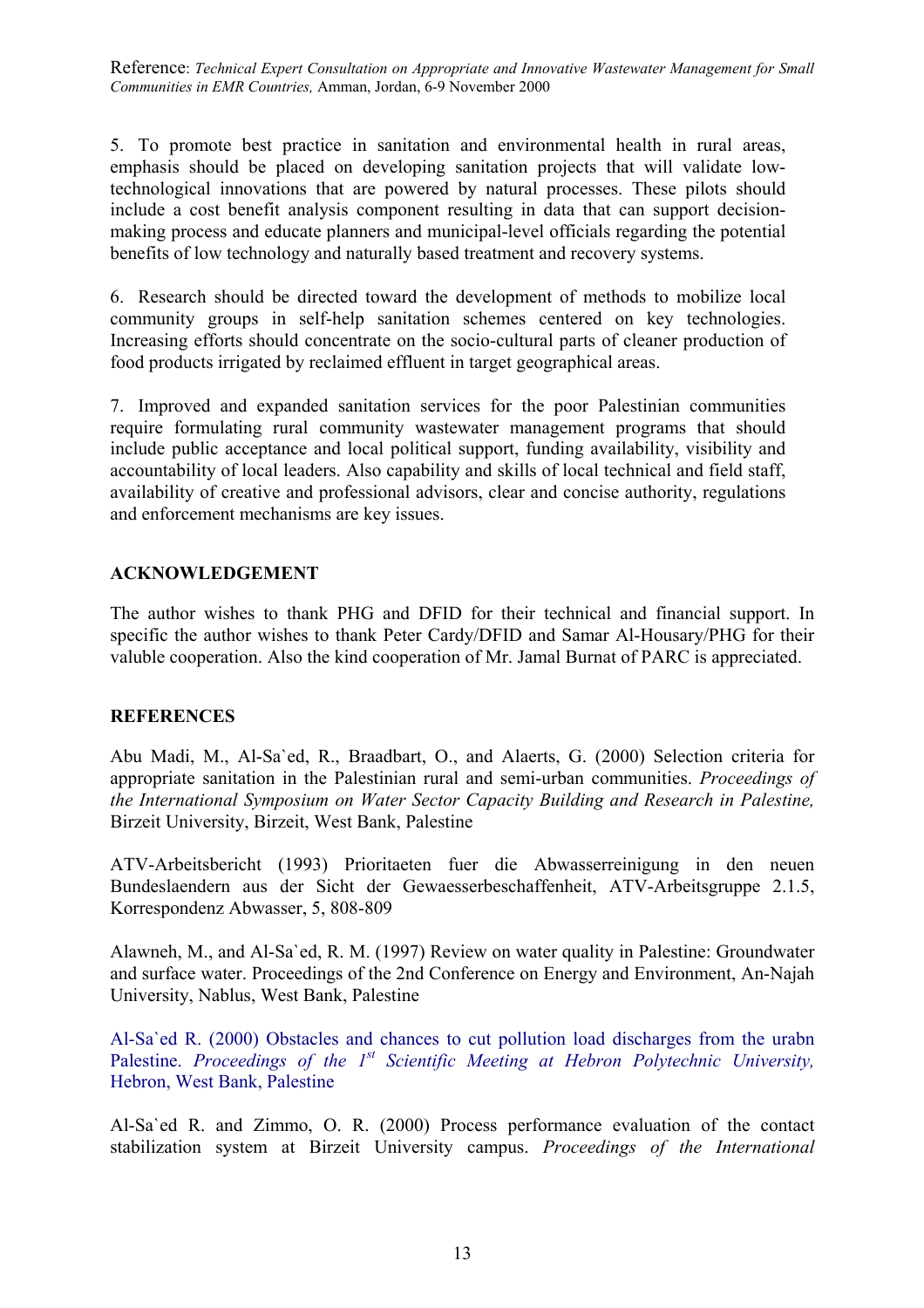*Symposium on Water Sector Capacity Building and Research in Palestine,* Birzeit University, Birzeit, West Bank, Palestine

Bartone, C. R. (1991) International perspective on water resources management and wastewater reuse - appropriate technologies. *Wat. Sci. and Tech., 23,* 2039-2047

Brix, H., (1993) Wastewater Treatment in Constructed Wetlands: System Design, Removal Processes, and Treatment Performance. Pages 9-22. In G.A. Moshiri (ed.), Constructed Wetlands for Water Quality Improvement, CRC Press, Boca Raton, FL.

Daoud, S. (2000) PHG - Nablus office activities during the last year (1999-2000). *Water and Environment Scientific Journal,* 4th Issue, 40-45

DFID Consultation Document (1996) Willing to pay but unwilling to charge: Do willingnessto-pay studies make a difference? Field note, UNDP-World Bank Water and Sanitation Program-South Asia, India

DFID Consultation Document (2000) Strategies for achieving the international development targets. Addressing the water crisis-Healthier and more productive lives for poor people, Department for International Development, London, UK

DFID Consultation Document (2000) Strategies for achieving the international development targets. Environmental sustainability and eliminating poverty, Department for International Development, London, UK

Dubusk, T. Reddy, K., Hayes, D. and Schwegler, B. (1989). Performance of pilot scale water hyacinth. Journal Water Pollution Control Federation (JWPCF), 61, 1217-1224

EPA Manual (1992) Wastewater treatment/disposal for small communities. EPA/625/R-92/005, US Environmental protection Agency, Cincinnati, OH, Washington, DC.

EPA Report (1994) Planning for small community wastewater treatment systems. Draft document, Middle East Peace Process Multilateral Working Groups on Environment and Water Resources, Cairo, Egypt

EPA Report (1997) Response to congress on use of decentralized wastewater treatment systems. EPA/832/R-97/001b, US Environmental protection Agency, Office of water, Cincinnati, OH, Washington, DC.

Gearheart, R. M., Bahri, A., Al-Hamaidi, M. (1994) Wastewater treatment and reuse strategy for Gaza and West Bank: Water and wastewater sector. Palestinian Economic Council for Development and Reconstruction (PECDAR), Alram, West Bank, Palestine

Graf, J.H.J.M, van der, Fastenau, F. A, Martijnse, G. (1990) Comparison of various systems for on-site wastewater treatment. *Water Science and Technology, 21,* 1-12

IBRD, International Bank for Reconstruction and Development (1993) Workshop on UASB technology for sewage treatment. DHV and Haskoning Consultants, Netherlands as prepared for Word Bank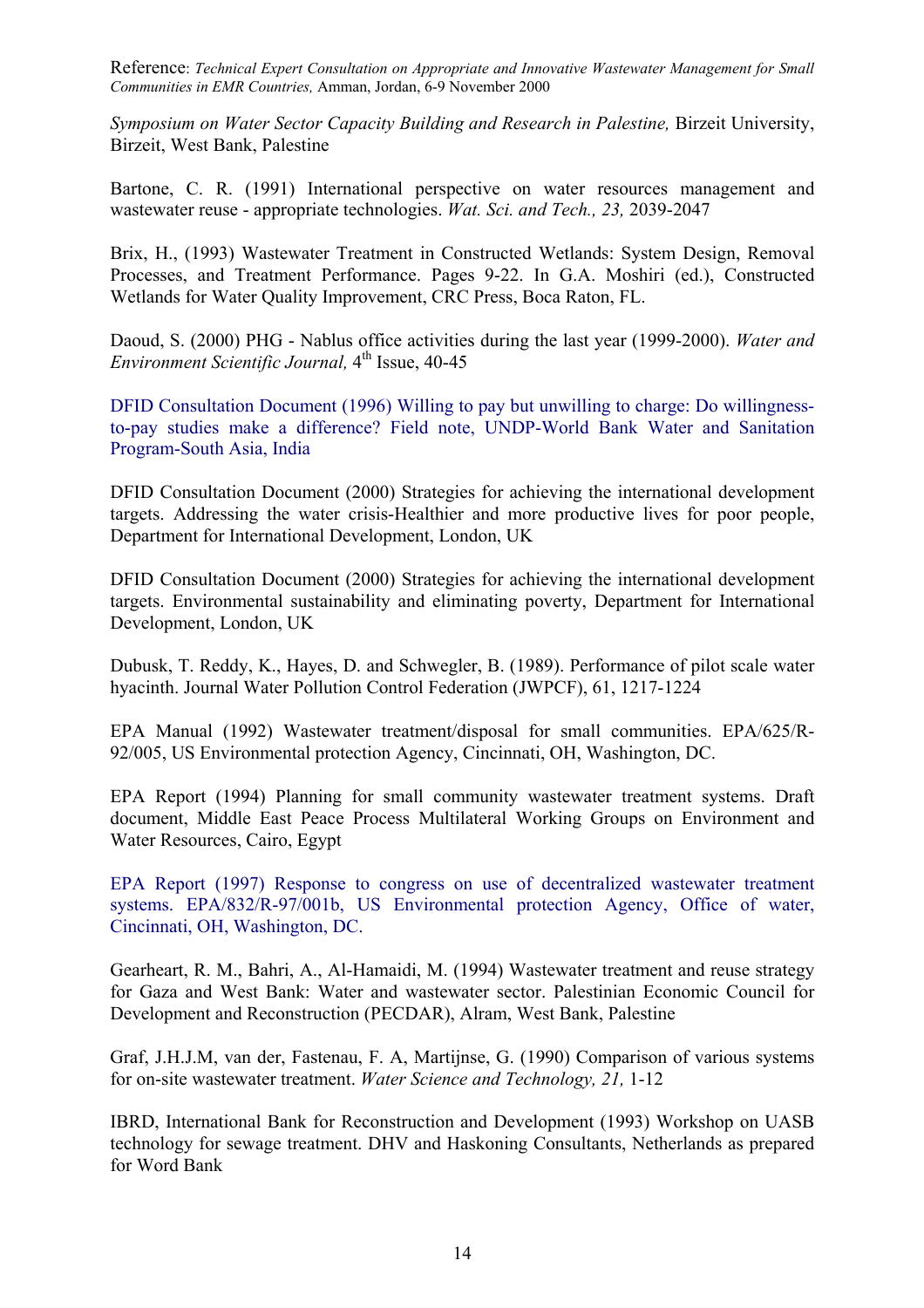Lettinga, G. and Hulshoff Pol, L. W. (1991) UASB process design for various types of wastewater. *Water Science and Technology, 24*(8), 87-107

Mara, D. and Cairncross, S. (1989) Guidelines for the safe use of wastewater and excreta in agriculture and aquaculture. Geneva: United Nations Environmental Programme/World Health Organization

Mara, D. and Pearson, H. (1998) Design manual for waste stabilization ponds in Mediterranean countries. European investment bank. Leeds, England: Lagoon Technology International Ltd.

Mitsch, W. J. (1991) Ecological engineering: the roots and rationale of a new ecological paradigm. In C. Etnier and B. Guterstam (Eds), Ecological engineering for wastewater treatment, pp: 110-120. Gothenburg, Sweden: Bokskogen

MOPIC (1997) Regional Structural Plan for Water and Sewerage at the Gaza Governorates, Ministry of Planning and International Cooperation, Gaza, Palestine

MOPIC (1998) Regional Plan for the West Bank Governorates; Water and Wastewater Existing situation, Ministry of Planning and International Cooperation, Gaza, Palestine

Mukhallalati, L, and Safi, J. (1995) Nitrate pollution of groundwater in the Gaza Strip. *Proceedings of the Symposium of Birzeit Agenda,* Birzeit University, Birzeit, Palestine

Mustafa, J. Y. (1996) Onsite Wastewater Treatment: Disposal and reuse, M. Sc. Thesis, IHE Delft, The Netherlands

Nashashibi, M. (1995) Wastewater Treatment Strategies In Palestine, M. Sc. Thesis, IHE Delft, The Netherlands

Nisipeanu, P. (1998) Privatisierung der Abwasserbeseitigung: Optimierung der kommunalen Abwasserbeseitigung durch Umorganisation und Neukonzeption. Parey Buchverlag, Berlin, **Germany** 

Ouda, O. K. (2000) Potential reuse of treated wastewater in the Gaza district. *Water and Environment Scientific Journal*,  $4<sup>th</sup>$  Issue, 10-14

Oomen, J. and Schellinkhout, A. (1993) The economic feasibility of the UASB technology, a comparative study on costs. IBRD workshop on UASB technology for sewage treatment. Washington, D.C.

PHG (1999) Design Report: small diameter collection UASB/facultative pond treatment, sludge treatment effluent irrigation scheme. Palestinian Hydrology Group: Sanitation and Environment Program

Palestinian Water Authority, PWA (1998) Water sector strategic planning study. Interim report, Albireh, West Bank, Palestine

Palestinian National Authority, PNA (1999) Environmental Law No. 7, prepared by the Ministry for Environmental Affairs, Albireh, West Bank, Palestine